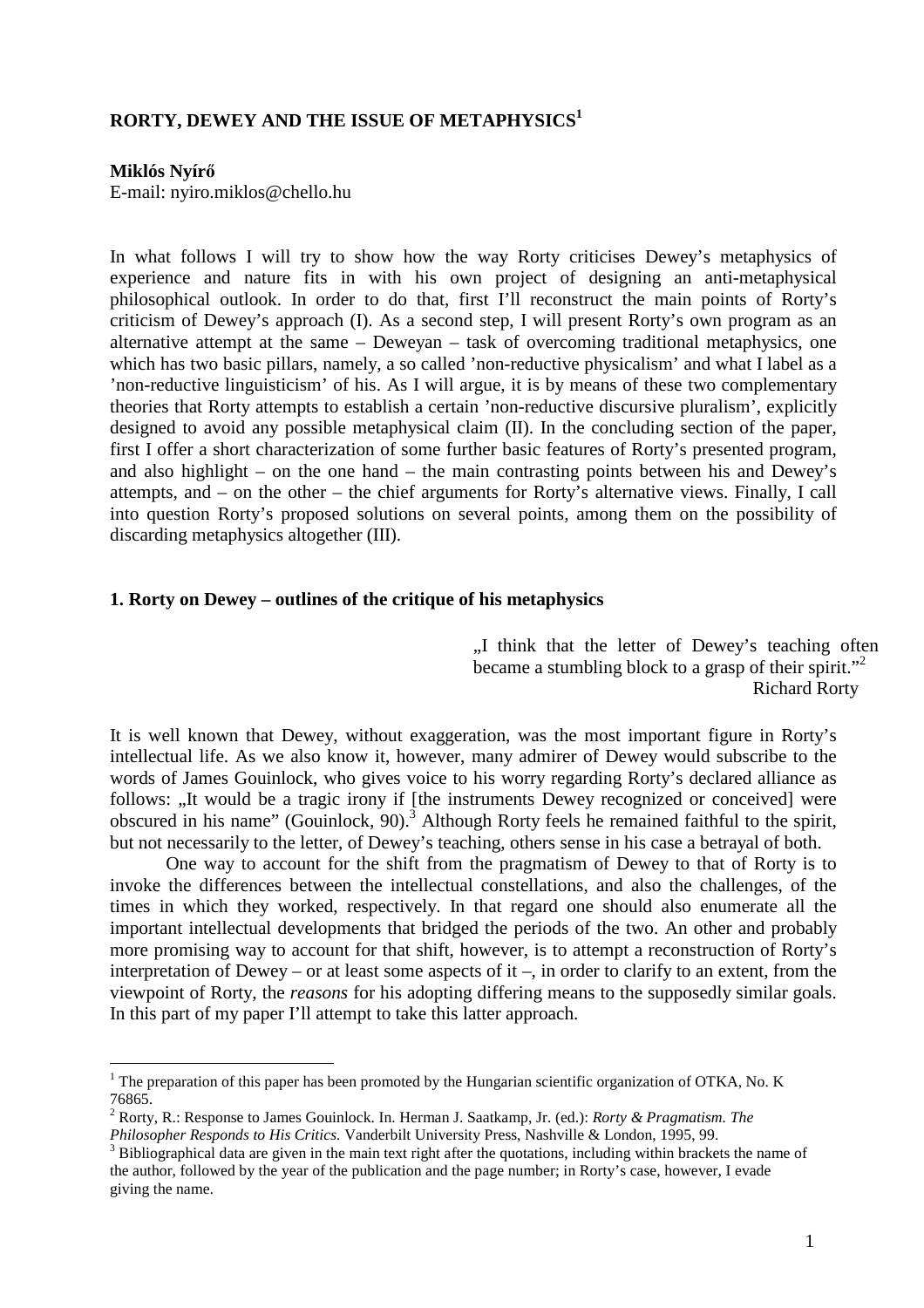It is characteristic, indeed, that in his interpretation of Dewey Rorty applies a particularly sharp distinction between letter and spirit, talk and project – even to the point of distinguishing between an 'actual' and a 'hypothetical' Dewey –, and attempts to evaluate the former according to the estimated historical success or failure of the latter, the project as it is envisioned by him. Among the most important aspects of that project, "one may well feel – Rorty writes –, is that [Dewey] used philosophy […] as an instrument of social change" (1982b, 74). In Dewey's case, such notion of philosophy entails a desparate confrontation with the philosophical tradition in the sense of a therapeutic treatment of it, but also, an attempt to maintain philosophy in the form of a reinvented, nondualistic, 'empirical metaphysics', that of experience and nature.

The conception of 'philosophy as an intrument for social change', no doubt, deeply captures Rorty's imagination, and he regards it as "the best thing about Dewey" (1982b, 74). The therapeutic approach to traditional philosophy – necessitated by the fact that its dualistic notions imply pseudo-problems –, is also, as a means to the project, wholeheartedly welcomed by Rorty. His doubts arise, however, as soon as the attempt at reconstructing metaphysics emerges. Rorty goes beyond Santayana's complaint according to which "»naturalistic metaphysics« is a contradiction in terms", and summarizes the young Dewey's notion of 'philosophy as psychology' (from the 1880s) in order to show on that example what the original motives for, and the significance ascribed to, such a project of 'redescribing experience' were for Dewey.

"Psychology is the completed method of philosophy", writes Dewey at that time, because "it treats of experience in its *absolute totality*", and not only some one aspect of it (as the physical evolutionists) or from some points beyond it (as the empirical psychologists) (quoted by Rorty in 1982b, 78; my italics – M. Ny.). Psychology is supposed to be the science of man whose nature – being self-conscious, and therefore an "individualized universe" – is the only possible material of philosophy. As such a totality, "no dualism in it, or in ways of regarding it, is tenable", Dewey claims (quoted by Rorty, 1982b, 78). Thus, psychology should be able to provide a nondualistic account of human experience by capturing its 'generic traits' in their totality. It is to yield a kind of metaphysics – a radical empiricist and naturalistic kind – of temporal experience and nature.

Now, it was only the term 'psychology', but not the very 'philosophical method' designated by it, that vanished later on according to Rorty. Whatever the actual designation was, the underlying idea of such a method went *beyond* the therapeutic approach of pointing out the cultural genesis of traditional dualisms, and consisted basically in the rather constructive attempt to give nondualistic accounts of phenomena, i. e. to find 'continuities between lower and higher processes'. Obviously, both of these sides of Dewey's project were equally prompted by his two heros, Hegel and Darwin. As it seems, however, Dewey saw no difficulty in bracketing both of them under the one rubric of 'evolutionary thought', even though their respectively idealistspiritualist, and empiricist-naturalist features differ considerably. One can disregard these differences only if one dissolves both spirit and nature in the one and perpetual process of 'evolving'. Dewey's attempt at developing his metaphysics of experience and nature is just such a project in Rorty's eyes, a project of constructing something very reminiscent of the early project of *panpsychism,* which should merge somehow 'nature' and 'spirit', via acknowledging differences only in degree, throughout.

The way Rorty reacts to this point is very instructive regarding his own project: if it is a kind of panpsychism which is

..to bridge the gap between experience and nature, we begin to feel that something has gone wrong. For notions like »experience,« »consciousness,« and »thought« were originally invoked to *contrast* something that varied independently of nature with nature itself. The philosophically interesting sense – the only sense relevant to epistemology – of experience is one that goes back to *ta phainomena* rather than to *empeiria,* to a realm that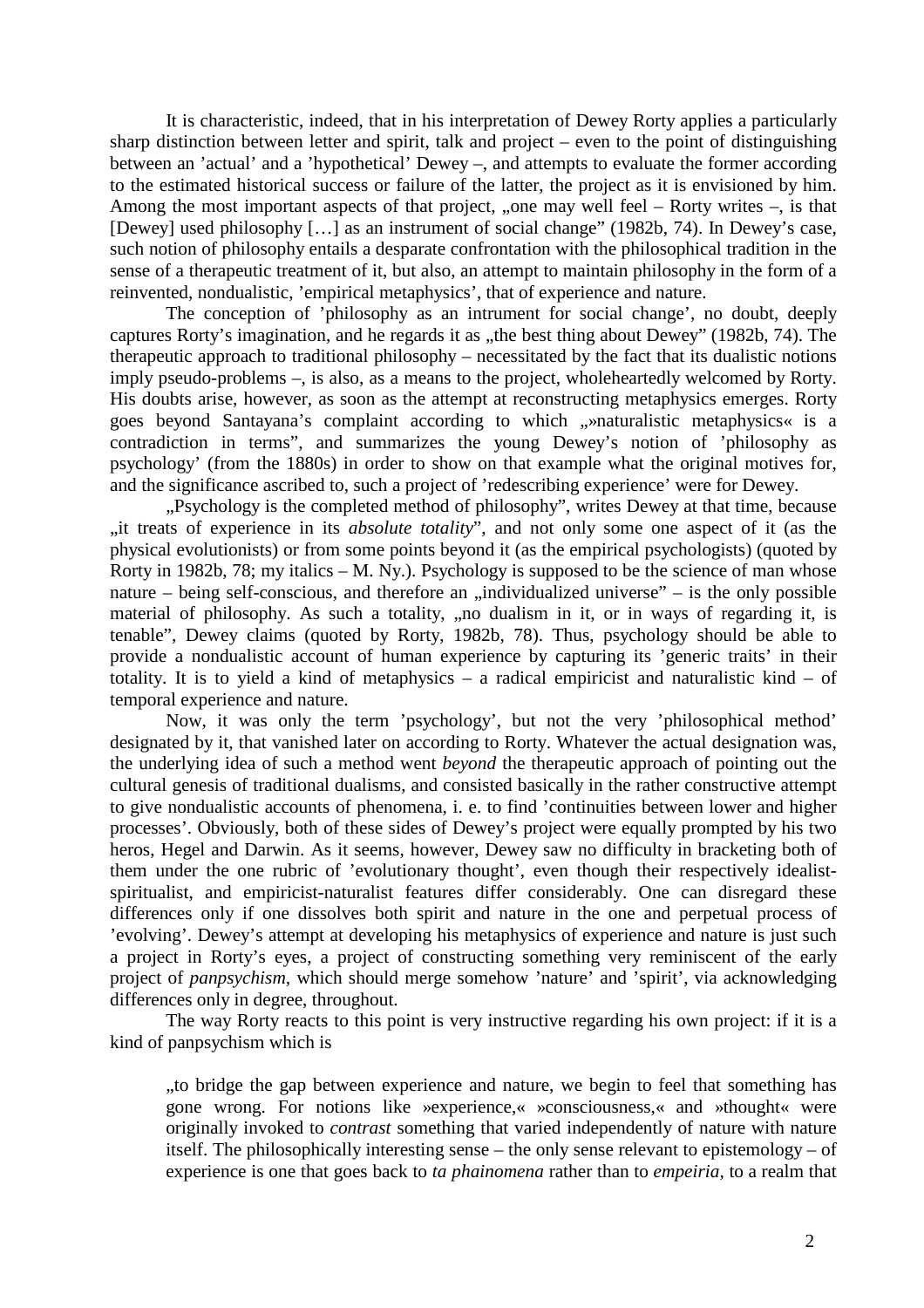might well be »out of touch« with nature because it could vary while nature remained the same and remain the same when nature varied. Much of Dewey's work was a desperate, futile attempt to get rid of the *phainomena* versus *ontōs onta,* appearance versus true reality, distinction, and to replace it with a distinction of degree between less organized and directed and more organized and directed *empeiria"* (1995a, 6).

What Rorty misses above all in Dewey's conception, then, is some way of maintaining a *distinction between 'phainomena' and 'empeiria',* that is, some sense of a *discontinuity* between the realm 'that might well be "out of touch" with nature', on the one hand, and the realm of the experience of nature itself, on the other. It is very important that we realize: this is *just as much a point which a historicist wants to make, as it is one which a natural scientist wants to make –*  even if with opposit intentions. For  $-$  as Rorty formulates it  $-$  *historicism* means "the doctrine that there is no relation of »closeness of fit« between language and the world: no image of the world projected by language is more or less representative of the way the world really is than any other." In turn, by *scientism* he means , the doctrine that natural science is privileged above other areas of culture, that something about natural science puts it in closer touch with reality than any other human activity" (1995a, 3-4). While the historicist wants that her 'being "out of touch" with nature' be justified, the natural scientist mostly wants to maintain her claim for having a privileged access to 'reality'.

## **2. Rorty's anti-metaphysical program**

In what follows, I'd like to show in what sense can we regard Rorty's overall philosophy as one explicitely designed to avoid any possible metaphysical claim. His strategy rests on two basic pillars, one being his so called 'non-reductive physicalism', and the other being what we can label as a 'non-reductive linguisticism'. Accordingly, I will proceed by discussing these two aspects of Rorty's anti-metaphysical project, followed by a short discussion of how that project itself relates to the issue of metaphysics.

## **2.1. Non-reductive physicalism**

'Non-reductive physicalism' is the view according to which the physicalist account of the 'world' (including human beings and all of their relations) is perfectly compatible with mentalist accounts of it (without regarding the latter to be 'metaphorical', or unscientific, that is, a second class truth-candidate). Rorty – following Davidson's lead – defines the "*»physicalist*« as someone who is prepared to say that every event can be described in micro-structural terms, a description which mentiones only elementary particles, and can be explained by reference to other events so described. This applies, e.g., to the events which are Mozart composing a melody or Euclid seeing how to prove a theorem" (1991, 114). His point – as I take it – is that to be a physicalist involves commitment only to the universal applicability of a kind of description of the world, *but no commitment whatsoever to any metaphysical claim* as a supposed ground for her commitment to that kind of description. It amounts to saying that a physicalist description is in principle always possible, but it is never meant to be exclusive. Similarly, he defines *antireductionism* as the doctrine according to which "»reduction« is a relation merely between linguistic items, not among ontological categories" (1991, 115). As he argues, no reduction is able to show that "X's [ontological categories] are *nothing but* Y's [ontological categories]" (1991, 115), i.e., that a given set of such categories is in no respect other than a different kind of such categories. Reduction on this account is a possible and even occasionally necessary relation *between linguistic entities* (like in the case of translations), but has no sense beyond that order.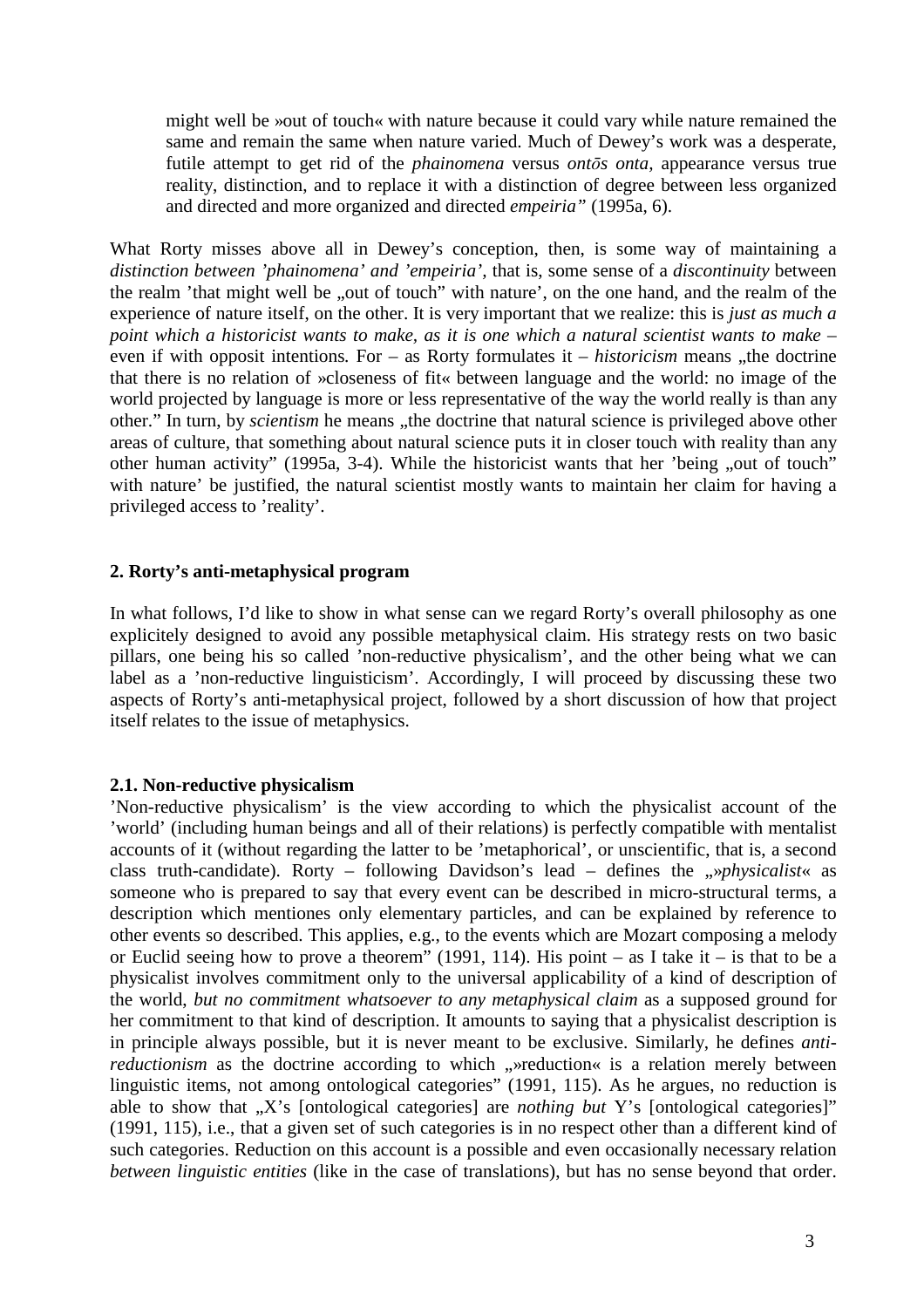Anti-reductionism, therefore, is a refusal of 'reduction' in an ontological sense (which would amount to annexation, or elimination).

Thus, the mentioned compatibility of physicalist with non-physicalist accounts is due to the fact that such accounts aspire to be only non-metaphysical descriptions of the world, accounts with no claims for representing the world as it is in itself. In turn, reductionist needs – according to which '"reduction" is a relation *not* merely between linguistic items, but beyond that, among ontological categories' – prove to be metaphysical needs. In other words, to claim that entities of the non-linguistic realm stand in a 'making true' relation to linguistic entities is already, in itself, a metaphysical claim. It amounts to ascribing an intrinsic nature to the world, and that is , the result of the temptation to privilege some one among the many languages in which we habitually describe the world or ourselves" (1989, 6). Non-reductive physicalism implies, then, that i) the possibility of an overall physicalist description of the world is postulated; ii) the very same events can be described equally well in physicalist and nonphysicalist terms, a consequence of which is that so called 'mental' and 'physical' events are the same events under two descriptions; iii) the relation of the world to our descriptions of it is not one of 'making them true' – the world does not justify our descriptions of it.

### **2.2. Non-reductive linguisticism**

Rorty's views on what we may call the linguistic realm – views mostly developed, again, by appropriating Davidson's theories – should be regarded as an attempt at redescribing the human self and language in a way compatible with non-reductive physicalism. Conceived from the standpoint of physicalism, human beings – as all other organisms – are "delimited by the contours of their body" (1991b, 121), and stand solely in a causal relation to their environment. We have, then, a distinction between causes discernible (or if not discernible, postulated) within the body and those we should postulate as outer causes. Now, we have no reason to deny in principle the possibility of accounting for the behavior of human beings – including their linguistic behavior – by explaining them with such 'inner causes'. However, there are practical reasons for preferring talk about 'mental states' (such as beliefs, desires, moods, etc.) ascribed to humans, which are but inner causes 'under another description', physiological states reported and identified by means of linguistic entities (such as strings of sounds and marks). Namely, talk about mental states is like abbreviating highly complex constellations of inner causes, whereas causal explanations are practically never available in adequate detail for identifying and reporting such constellations. Accordingly, there is good reason to say that the human 'self' consists of such 'mental states', that it *is* a particular network of beliefs and desires, and this is compatible with saying that such beliefs and desires are the inner causes – in short: reasons – of the linguistic behavior of human beings. Furthermore, since that web stands in the flux of causal occurences, it is constantly driven to "reweave itself" – in the sense of acquiring new beliefs and desires –, but that process takes place without any agency according to Rorty, simply – as he claims  $-$ , in response to stimuli" (1991b, 123). To that extent, and in accord with the physicalist view, human behavior can be accounted for without ascribing intrinsic nature to them, in any sense of the word.

Now, the seemingly harmless notion of the mentioned 'abbreviating process' points to the emergence of languages. If Rorty is to give an account for language on the basis of nonreductionist physicalism, he has to show that the 'not-making-it-true' relation between world and language (or causes and reasons) can be explained merely in causal, and therefore continuous, terms. The most concise treatment of this theme we find in his *Contingency* book, and its central theses on the topic may perhaps be summarized as follows.

Rorty sets out to show that language can be sufficiently characterized in terms of ...sheer contingency", as being a "product of time and chance"  $(1989, 22)$ . At the same time, the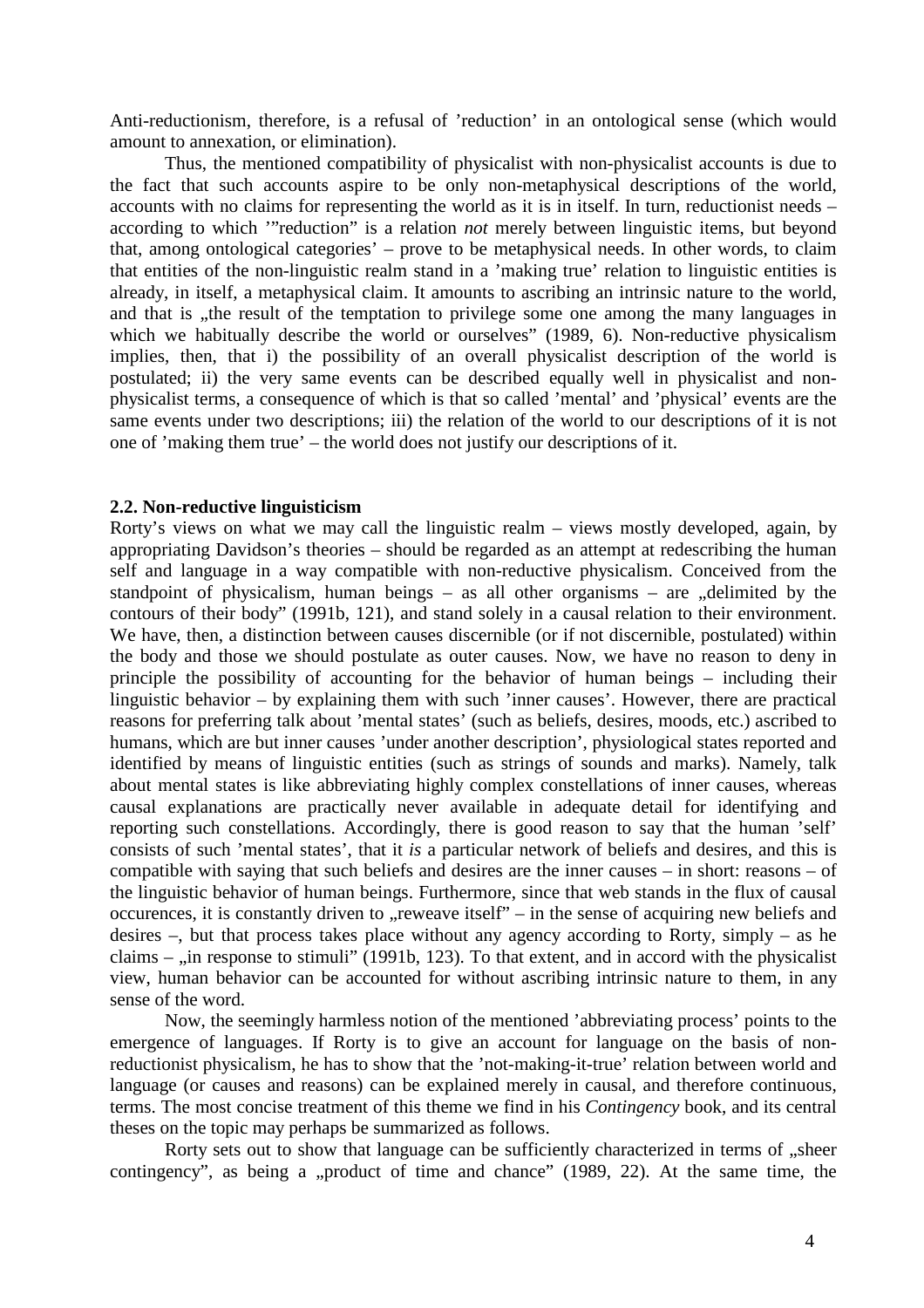contingency of language is expressed also by saying that "human languages are human creations" (1989, 5). Since Rorty obviously maintains that "the world is out there,  $[...]$  it is not our creation" (1989, 5) indeed, language should be conceived not only as a product of a creative initiative of ours amidst circumstances of not our creations, but also, as a product exhibiting considerable variability in a relative independence from the circumstances defining us. A possible way to account for the creative initiative of ours is to say – with Rorty – that languages are in fact tools, efficient inventions created solely for coping with future occurences of the world and the behavior of other humans. A possible way to account for the variability of that tool, in turn, is to insist – with Rorty – that in the case of language 'coping' with the environment means exclusively *predicting* it, and by no means representing or expressing, or in any other sense being adequate to it. Furthermore, the prerequisite of regarding languages as man-made tools for prediction alone is that one should do away with the supposition that either the World, or the human Self, or 'language as such', had 'intrinsic natures' to be represented, expressed, or mastered. That move amounts to showing that not only reality and the human self – those had already been shown –, but the linguistic relations between them, language 'itself', too, *can* be accounted for in bleakly mechanical terms. Only if this last point has successfully been shown, can Rorty claim with reason that "languages are made rather than found" (1989, 7).

It is Davidson's theory on language as the "production and »literalization« of metaphors" (1991b, 124), which is to accomplish this task, according to Rorty. As we noted above, the human self can be regarded as a web of beliefs and desires which constantly reweaves itself 'in response to stimuli'. In one respect, there is of course only one kind of stimuli, namely, the physical kind. Yet, in an other respect, it makes sense to talk about two times two versions of them, distinguishing between causal and intended ones, on the one hand, and familiar and unfamiliar ones, on the other. Namely, "the continual reweaving of systems of beliefs and desires [...] is made necessary by the acquisition of new beliefs and desires" – says Rorty –, either by being "caused to occur in human beings by [...] events in the World" (when, e.g., on opening the door one says: 'its raining'), or "by the invention of »successful« metaphors" (1991b, 120).

Metaphors, on this view, are but unfamiliar  $-$  and to that extent: utterly meaningless  $$ strings of noises or marks made intentionally by humans. As opposed to the familiar ones, unfamiliar stimuli give occasion to modify the familiar network of our beliefs, occasion to reweave our vocabulary, the language-game we have so far played. Whenever we incorporate an intentional usage of noises and marks previously unfamiliar to us, we do so by using it for redescribing some part of reality, and thereby we render a place for it in the language game we had been playing. In this process, what has previously been unfamiliar acquires meaning – the metaphor becomes literalized. Thus, within the circle of intentionally produced stimuli, the contrasts between what is meaningful and meaningless, literal and metaphorical, familiar and unfamiliar, are coextensive.

Furthermore, trying to communicate with one another involves that we participate in an exchange of more or less familiar and unfamiliar strings of physical items, and that the parties mutually make an effort to develop tentative theories about the expected behavior of the others concerned in the process. Davidson labels such a tentative theory as 'a passing theory'. It is a theory in the sense that it consists of projected hypotheses, i.e. "guesses about what [others] will do under what circumstances" (1989, 14), and it is a "passing" one in the sense that it is to be corrected perpetually. Successfull communication might occur whenever the passing theories of the parties , come more or less to coincide" (1989, 14). As Davidson formulates the point, all "two people need, if they are to understand one another through speech, is the ability to converge. on passing theories from utterance to utterance" (quoted by Rorty, 1989, 14).

This account of communication does away with the notion of language as an entity, and accounts for it by introducing the thoroughly naturalistic distinction between familiar and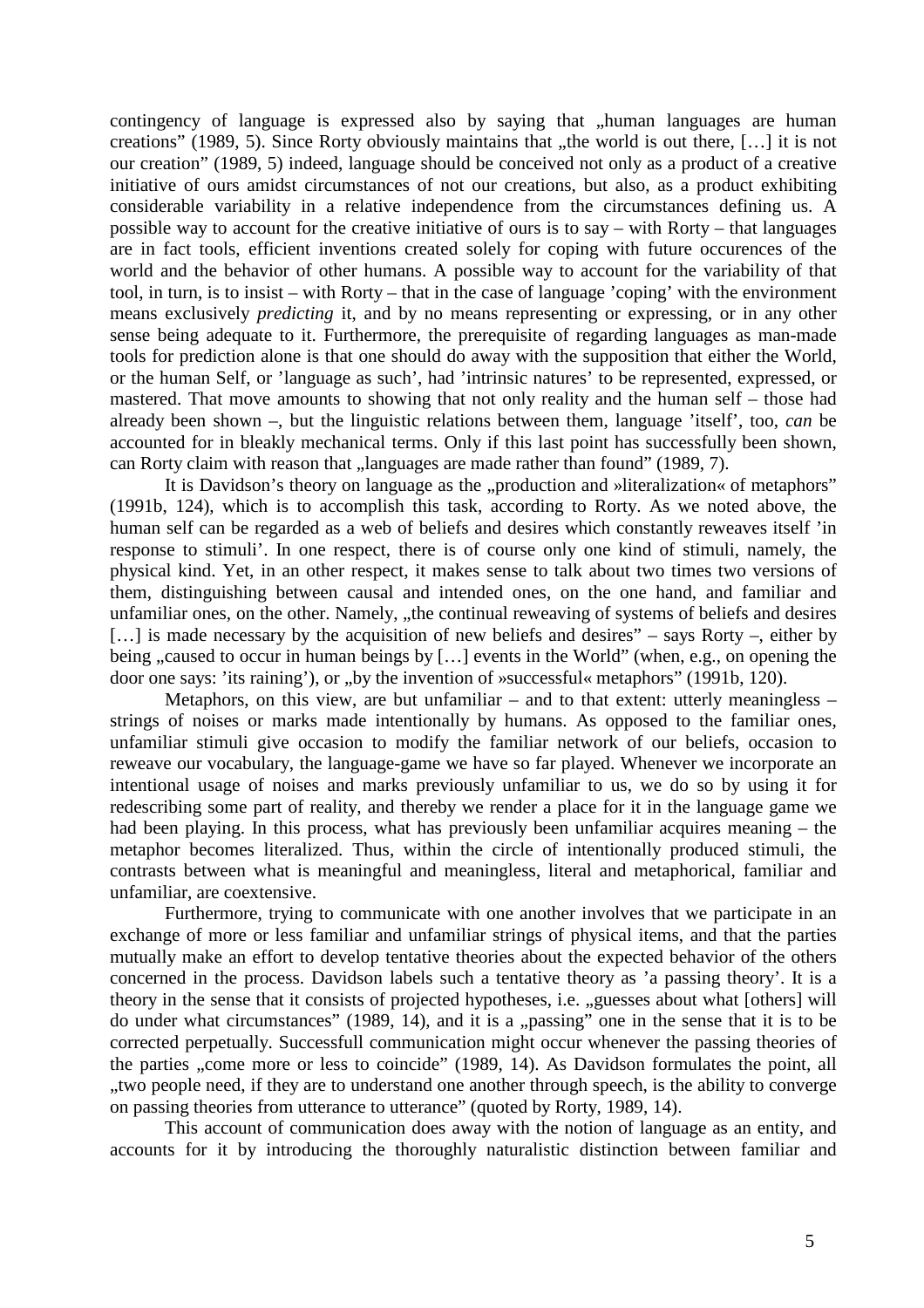unfamiliar uses of noises and marks – which is to replace the traditional distinction between conventional and unconventional use of them, too. As Davidson says:

there are no rules for arriving at passing theories that work. [...] There is no more chance of regularizing, or teaching, this process than there is of regularizing or teaching the process of creating new theories to cope with new data – for that is what this process involves. / There is no such thing as a language […]. We should give up the attempt to illuminate how we communicate by appeal to conventions" (Davidson 1986,  $446)^4$ .

Such an account aims at accomplishing both, giving a physicalist view of language, and showing the contingency of language. It is a physicalist view inasmuch as it claims to be able to answer all questions regarding the relation between language and non-language in purely causal terms. In turn, it shows the contingency of language by pointing out that, strictly speaking, it is a consequence of that physicalist account itself that we should drop the very idea according to which language would stand in any non-causal, say representational, relation with non-language. For language on this view is not a unity that could stand in such relation, not a set of rules or a sum total of vocabularies or both, has no 'nature' of its own, ultimately, it is not a medium in any sense between humans and their environment. To that extent, "human languages are human creations" – as Rorty says (1989, 5) –, and they are being created in a wholly contingent manner.

### **3. The issue of metaphysics – inferences and questions**

It is a consequence of this theory of language that even though there are always causes for maintaining some particular belief rather than others, these causes are never capable to justify us in holding this belief rather than other ones. For we justify a particular belief (and desire) by weaving it into the web of beliefs and desires which we are, and this means that justification is exclusively the matter of relations among beliefs and desires. This is what is expressed in the notion of a 'not-making-it-true' relation between world and languages, and it implies a *sharp distinction between a realm of causality and that of justification.* The distinctions with which we may refer to these two realms (e.g. 'non-intentional and intentional') usually carry some sense of ontological impact.

 Within the realm of justification, however, we have on this view *two basic types of discources*, basic in the sense that they are not reducible to one another. The distinctions with which we may refer to these two types (e.g. 'naturalism and historicism', 'physicalism and linguisticism') are ones having rather semantic impact (as they refer to discourses).

 Now, the tension inherent in both kinds of these divisions goes back – within modernity – to the one engendered by the emergence of modern natural science, namely to the conflict between the mechanical world view and the moral and religious consciousness of man. This conflict was addressed above all by Kant, and he hoped to resolve it by means of his transcendentalism, employing a distinction between *phaenomena* and *noumena*, which is but a version of the old metaphysical distinction between appearance and reality.

 Rorty's philosophy, in turn, can be regarded as *a reorchestrated Kantian attempt* at addressing the same conflict. It is reorchestrated in the sense that he rejects transcendentalism, and he does so primarily due to the insights delivered by *historicism*, and again, by the so called *linguistic turn.* Namely, both historicism and the claim that 'we have knowledge of the world only under linguistic descriptions of it' point, equally, in the direction of rejecting the appearance-reality distinction. It is important to see that this latter distinction – fundamental for

 4 Rorty quotes this passage (1989, 15) from Davidson's 1986 article: A Nice Derangement of Epitaphs.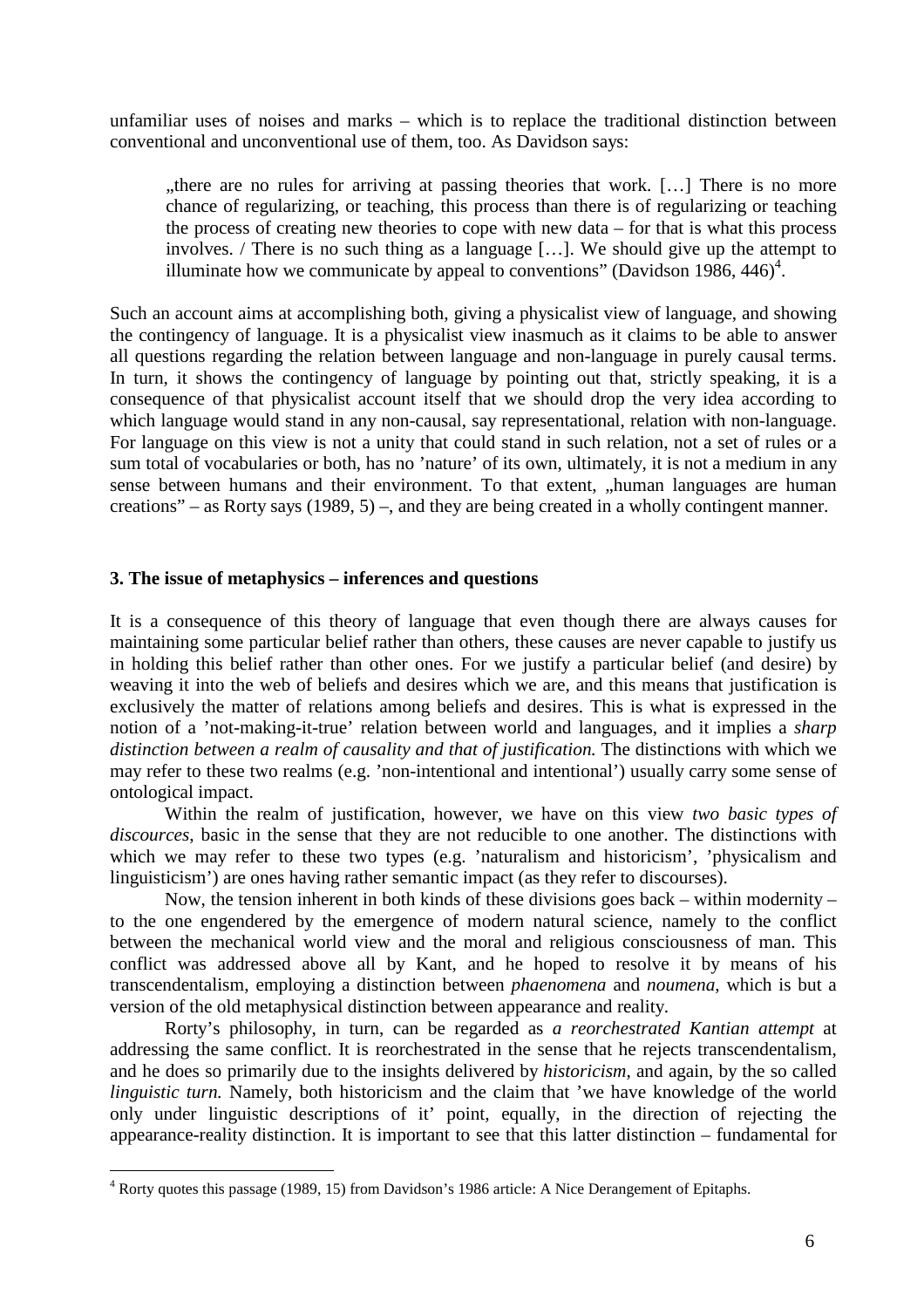Kantian transcendentalism, as for all metaphysics – is one which aims at sorting out discourses according to the truth-claims they may or may not have, depending on their access to reality. However, this amounts to blurring the difference between what is of ontological and what is of purely semantic relevance – as mentioned above –, and thus, to introducing a hierarchy within the realm of discourses according to their truth-value. As opposed to this Kantian solution, and according to Rorty's approach – *which acknowledges the ontological-semantic difference, precisely in its explicit aim of maintaining 'ontological neutrality'* –, truth is not any more a priviledged property either of sentences produced in natural science, or in philosophy, but rather, it is ..a property of linguistic entities" of *every kind*, as it is suggested by ..a historicist sense of truth […] compatible with the linguistic turn" (1995a, 5). 'Being true' is a matter of justification, and as such it belongs to the linguistic realm. "Truth is a property  $[\dots]$  of sentences" – we read in the *Contingency* book (1989, 7) –, sentences of whatever kind (which is not to say, of course, that every sentence is true), and that is due to the contingency of language.

"The point of the pragmatist theory of truth", Rorty claims, is "to provide [...] a nonidealistic, historicist way of avoiding the conflict between science and the religious or moral [or historicist!] consciousness" (1995a, 4). One of the main objections of Rorty against Dewey's metaphysics of experience and nature was that it attempted to overcome that conflict in a holistic and rather idealistic way (reminiscent of his early panpsychism). In order to satisfy the requirement of Darwinism to maintain a sense of overall continuity, that attempt deliberately blurred the gulf between body and mind, sensation and cognition, brutes and humans, by suggesting a distinction only in degree of 'organized and directed experience', something which is common to us and the other species, of which thinking would be only a more complex and developed form. It wanted to account for the contingency of our ideas (as parts of our evolving experience) by means of a new description of experience and nature which had to show the possibility of *some kind* of 'correspondence' or 'agreement' between the latters.

On Rorty's view, "Dewey should have dropped the term *experience* rather than redefining it and *should have looked elsewhere for continuity* between us and the brutes" (1995a, 7; the second one is my italics – M. Ny.). For it is not a new conception of experience, but rather a new conception of truth – truth as *not* in any sense an agreement or correspondence with reality – which is in fact needed according to him, in order to maintain what is legitimate in the claims of scientism and historicism. If the task was to "marry Hegel and Darwin" (1995a, 4), it shouldn't have been done by emphasizing their 'evolutionary thought', as Dewey did in a rather idealistic way, but rather, by emphasizing the historicism of Hegel and the empirical-naturalist aspect of Darwin. In order to 'wed scientism and historicism', one is better off by offering *a historicist, relativist view on Darwin and the natural sciences in general*, than by giving a rather scientist view on evolution and the history of ideas.

Rorty's 'solution' – as we saw it – attempts to maintain both, a sense of continuity *and* a sense of discontinuity between language-users and non-language-users, the propositional and nonpropositional. The 'causal continuity' side of his solution justifies the claims of physicalism or scientism, whereas the 'linguistic discontinuity' side of it justifies the claims of historicism or linguisticism. A prerequisit for such a justification is, however, that both parties be considered as being 'non-reductive', only of 'semantic relevance', maintaining 'ontological neutrality', deprived of their explicit or implicit metaphysical charge. In order to furnish that possibility, Rorty attempts to interpret all beliefs and descriptions of the world as 'rules for action', tools for handling reality, standing in a non-representational and contingent relation to reality. As tools, they are to be evaluated according to their *expediency* alone, regarding the purposes they serve. On that account, beliefs and descriptions of the world need not be synthetized in some 'higher' *theory*, nevertheless, they may well be valid next to one another in *practice*, valid as expedient tools serving different purposes, purposes on a par.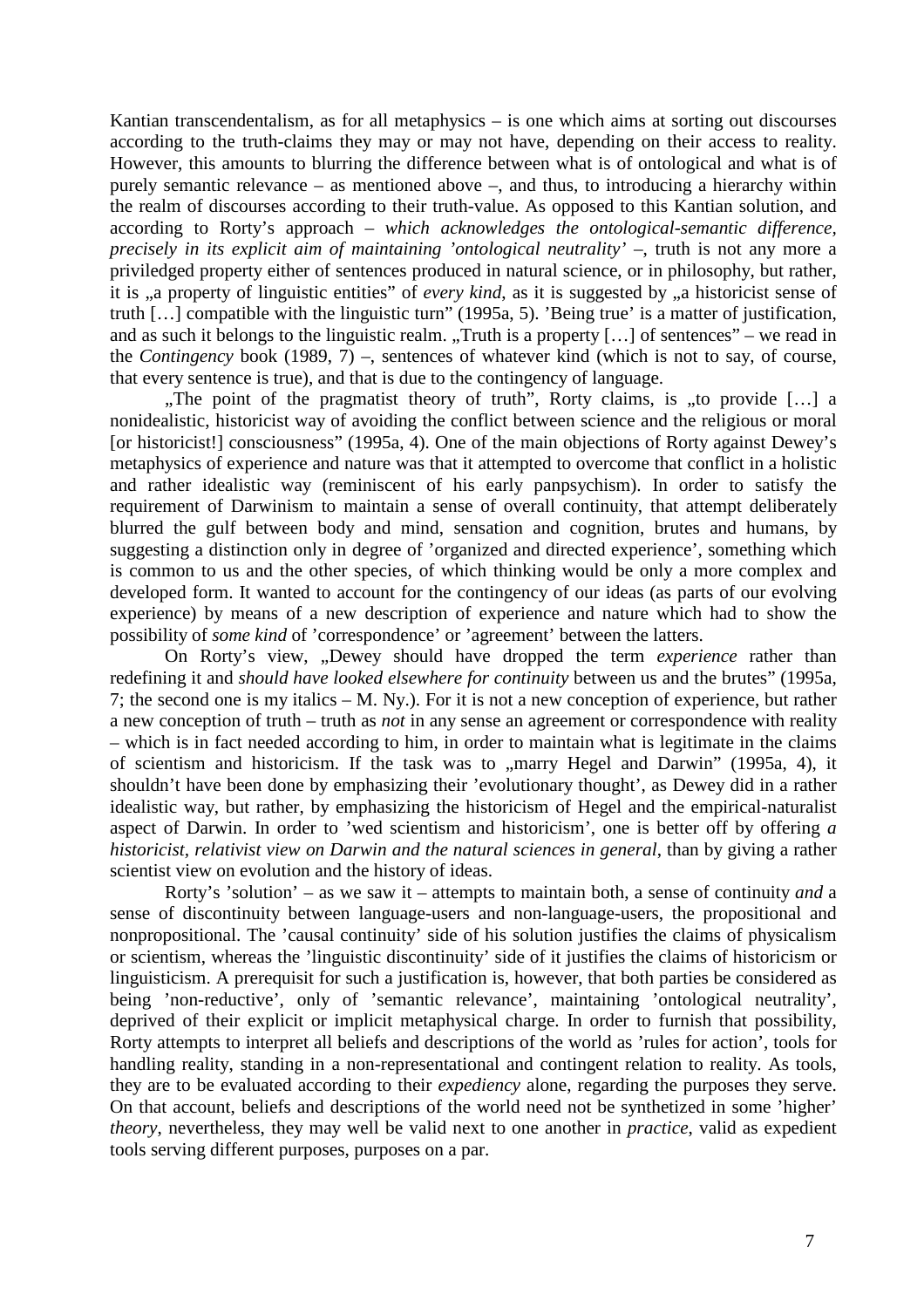Several points seem to remain problematical in Rorty's account, however. 1) Is it possible to overcome metaphysics by means of a pragmatically handled reciprocal validity of physicalism and historicism, a validity which is dependent – eventually – on the pragmatist theory of truth as expediency? This point seems to be problematic inasmuch as the desirable 'ontological neutrality' is argued for by invoking a physicalist view *of reality itself* with which he wants to do away by rendering it non-reductive. There seems to be a circularity between how Rorty makes use of the first kind of distinction (having 'ontological impact') and the second kind of distinction (having 'semantic impact') mentioned above. Rorty, who himself called attention many times to the necessary circularity of every kind of justification, would agree, most probably. However, such a circularity means in this case that his attempt at 'overcoming metaphysics' by means of trying to make persuasive a non-reductive discursive pluralism *is itself*  accounted for, partially, by means of an inevitable recurrence to metaphysics. In other words, physicalism seems to retain the status of *the* priviledged discourse when at stake is the accountability for the possibility of such a non-reductive discursive pluralism.

2) Why does the reweaving of the web of beliefs and desires take place? Rorty's answer was that it happens merely 'in response to stimuli'. However, there must be some kind of urge of it to 'reweave itself', otherwise stimuli could simply destroy the web as an organized whole. There seems to be a kind of appropriating tendency, or urge to live, etc. at work here, and that is something no mechanical account will ever be able to explain, being a contradiction in terms.

3) How do metaphors emerge? Rorty's answer is that they happen to emerge, and they are devoid of meaning, even for the one who comes up with them. But when he talks about such things as , the constellations of causal forces which produced talk of DNA or the Big Bang as of a piece with the causal forces which produced talk of »secularization« or of »late capitalism«"  $(1989, 16-7)$ , or when he speaks about cases of "creativity" and "inspiration" which would be on Davidson's and his account , merely special cases of the ability of the human organism to utter meaningless sentences" (1991b, 125), or again, when he says that "we sometimes find ourselves" moved to utter a sentence which, despite being prima facie false, *seems illuminating and fruitful*", and describes the "successfullness" of metaphors by saying that "we find them so *compelling* that we try to make them candidates for belief, for literal truth" (1991b, 124; my italics – M. Ny.) – well, one is left with no choice but wonder, whether these 'constellations of causal forces' are not anything but *'physicalist redescriptions of Heidegger's notion of Being' –*  the use of which term Rorty himself criticised heavily and rejected stubbornly for its manner of 'apotheosis' and emptiness?

To sum up: I can appreciate Rorty's redescriptions *as 'normative judgements being relative to the purposes served',* and also the main purposes he had. However, the fact remains, that even in his case the justification itself cannot discard metaphysics. It is as if Rorty would say: 'According to Kant, Nature had endowed man with an inclination towards Metaphysics. However, man cannot dispens with Others, either.' If the task is, then, to wed inclination towards metaphysics with respect for others' metaphysics, it can be done by saying: 'As opposed to Kant, it is not Nature, but History, which had endowed man with that inclination towards metaphysics. Therefore, and since we prefer being with Others, let's make history via doing away with that inclination. We should simply re-name it as "the need for self-perfection", and – *having become more or less content with itself* – it won't be such an obstacle among us any more.' But when Rorty starts to explain to us, why we should rename that inclination of ours, he cannot avoid calling it on its name – the name it received from Nature.